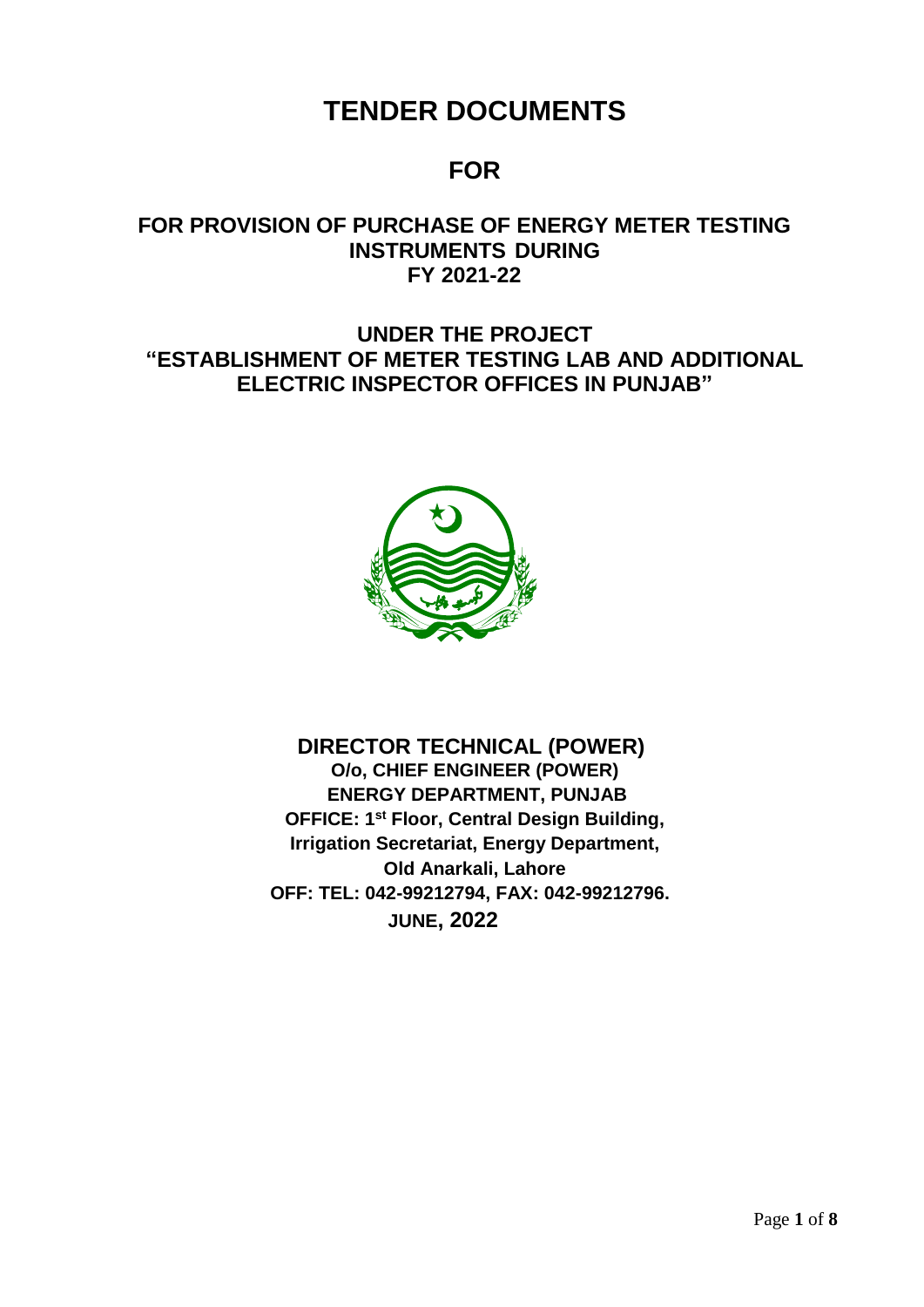

 No. CE(P)/\_\_\_\_\_\_\_\_\_\_\_/ADP/DS/2022 OFFICE OF THE

CHIEF ENGINEER (POWER) ENERGY DEPARTMENT Central Design Building, Ist Floor Irrigation Secretariat, Old Anarkali, Lahore (Ph: 99212794, 99212795, Fax: 9212796) Dated 2022

# **SECTION-A**

### **INVITATION TO BID**

#### **TENDER NOTICE FOR THE YEAR 2021-22 SUPPLY OF ENERGY METER TESTING INSTRUMENTS FOR THE SCHEME TITLED "ESTABLISHMENT OF METER TESTING LAB AND ADDITIONAL ELECTRIC INSPECTOR OFFICES IN PUNJAB"**

Sealed tenders / bids are invited on single stage, one envelope basis for the Purchase of Items of different lots for o/o **Chief Engineer (Power), Energy Department, Government of the Punjab 1st Floor Central Design Building, Irrigation Secretariat Old Anarkali, Lahore** as listed below. Completed bids in all respect should reach the office on or before **24-06-2022 at 11:30 AM**. The tender will be opened on the same day at **12:00 Noon** in the same venue in the presence of bidder's representatives who may like to attend the Bid Opening meeting. Full specification of items alongwith terms and conditions are given in the tender documents.

### **(Estimated Cost 33.3 Million)**

| <b>ENERGY METER TESTING INSTRUMENTS</b> |                                        |          |  |  |  |
|-----------------------------------------|----------------------------------------|----------|--|--|--|
| $Sr.$ #                                 | <b>ITEM</b>                            | Quantity |  |  |  |
|                                         | <b>Energy Analyzer</b>                 | 09       |  |  |  |
| $\overline{2}$                          | <b>Power Quality Analyzer</b>          | 09       |  |  |  |
| 3                                       | Digital Earth Resistance Tester        | 09       |  |  |  |
|                                         | Digital High Voltage Insulation Tester | 09       |  |  |  |

### **TERMS & CONDITIONS:**

- 1. The procurement shall be completed in accordance with PPRA rules, 2014 (amended upto date) on a Single-Stage, one Envelop bidding procedure.
- 2. A complete set of Tender Documents (in English Language) is available in the office of undersigned and can be purchased at the cost of Rs. 1000/- deposited in National Bank of Pakistan on a written request through authorized person of bidder during office working hours (09.00 AM to 05.00 PM) from the date of publication of this Tender on PPRA and Energy Department websites up to one day before the closing day.
- 3. The delivery of the aforementioned items shall be required immediately, so the lowest technical compliant bidder should be in a position to deliver the aforesaid items immediately after award of the contract (at most within one month) in Lahore.
- 4. Quoted prices must be inclusive of all applicable taxes and other charges/expenses like handling, loading, and transportation etc. Quoted prices must also be inclusive of cost for the free maintenance of above mentioned items for a period of one year.
- 5. Quoted price shall be valid for Three (3) months from the opening date of the bids.
- 6. Income Tax and GST will be deducted as per rules.
- 7. This office has the right to cancel the tender without assigning any reason thereof as per PPRA rules.
- 8. The bids shall be submitted in sealed envelope on the following address, clearly showing the name of tender.
- 9. The Bidder shall furnish as part of his bid, a Call Deposit/Pay Order equivalent to 2% of the total estimated cost as Earnest Money crossed in favor of "**Chief Engineer (Power), Energy Department Govt. of the Punjab Lahore**". Any bid not accompanied by Earnest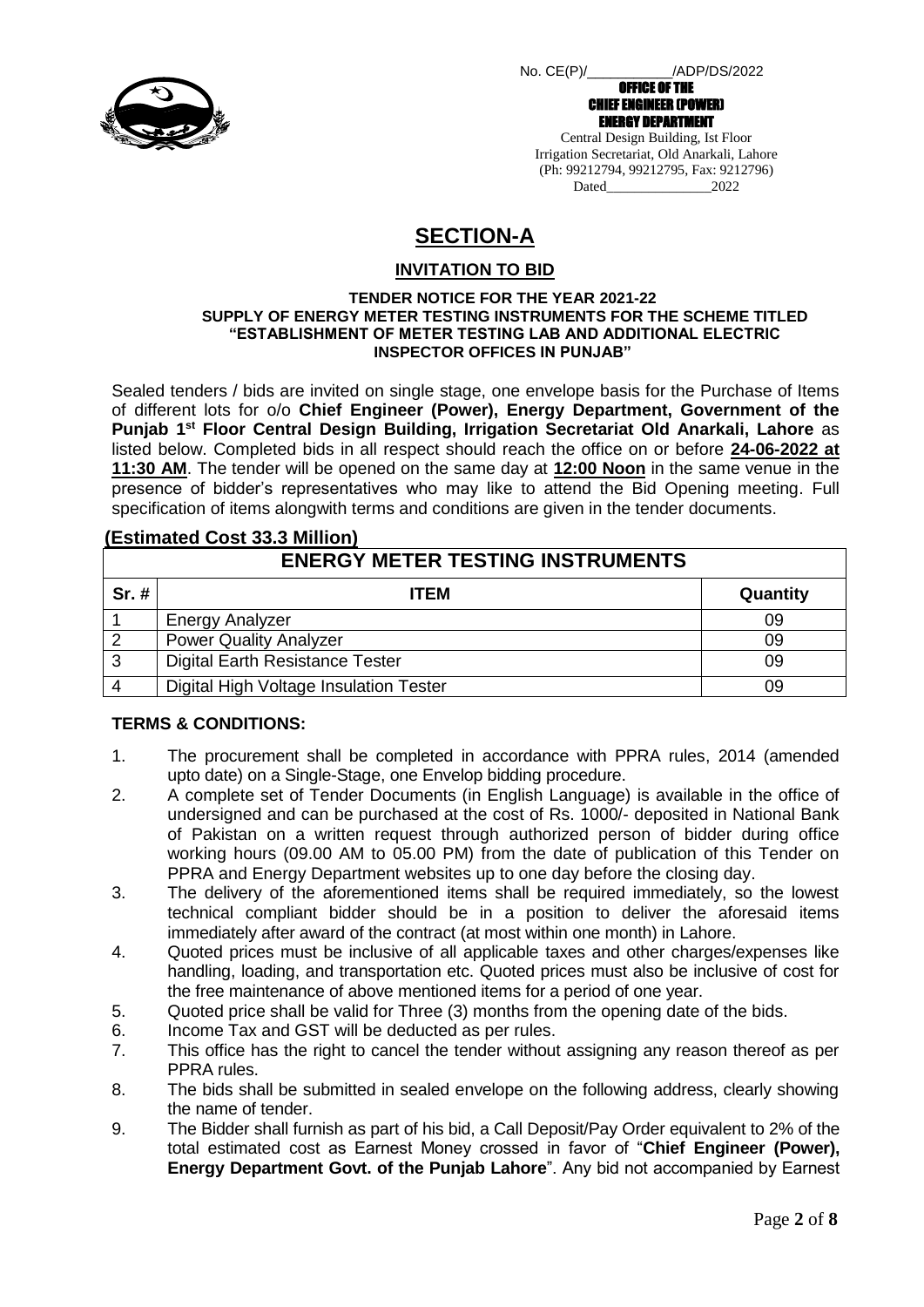Money shall be rejected without any right of appeal. In case of cancellation of Purchase Order as default of the Supplier the earnest money shall be forfeited in favor of **Chief Engineer (Power) Energy Department Govt. of the Punjab Lahore**. (Earnest Money will be returned/released in case of failure to win the tender).

- 11. In case of holiday on the closing or opening date, next date shall be considered as closing or opening day, as the case may be.
- 12. Successful bidder has to deposit 10 % performance security till the expiry of the warranty period.
- 13. In case any further clarification, please contact the undersigned in office hours.

**Director Technical (Power)**  O/o, Chief Engineer (Power) Government of the Punjab 1<sup>st</sup> Floor Central Design Building, Irrigation Secretariat Old Anarkali, Lahore OFF: TEL: 042-99212794, FAX: 042-99212796.

# **SECTION-B**

## **INSTRUCTIONS TO THE BIDDERS**

1. Chief Engineer (Power), Energy Department intends to purchase the Energy Meter Testing Instruments for office use mentioned in this document and as per specifications given at **Annex-A** from the Registered Firms / Suppliers / Dealers with Sales Tax & Income Tax Departments on the basis of wholesales rates.

2. In case you are the Registered Firms as mentioned above for the current financial year 2021-22, you are invited to submit your bids for the Instruments subject to the terms and conditions mentioned below:

- i. The bidder shall submit a single stage one envelope bid completed, signed, stamped, sealed in conformity with the Tender Documents.
- ii. The bidder shall be required to quote price of each item inclusive of all applicable duties & taxes as mentioned in Annex-A of this Tender Documents.
- iii. The procurement shall be completed in accordance with Punjab Procurement Rules 2014 (Amended up-to-date) on a Single Stage-One Envelope Procedure.
- iv. The validity of bid shall be for a period of 90 days from the date of opening of the bids.
- v. Brand new and original instruments, as per specifications mentioned at **Annex-A** of this tender document shall be supplied in the office of **Chief Engineer (Power), Government of the Punjab 1st Floor Central Design Building, Irrigation Secretariat Old Anarkali, Lahore, shall be supplied in CE(Power) office Lahore only at no additional cost within 30 days from the date of the acceptance of Purchase Order;** otherwise, the bid security shall stand forfeited and the firm shall be blacklisted.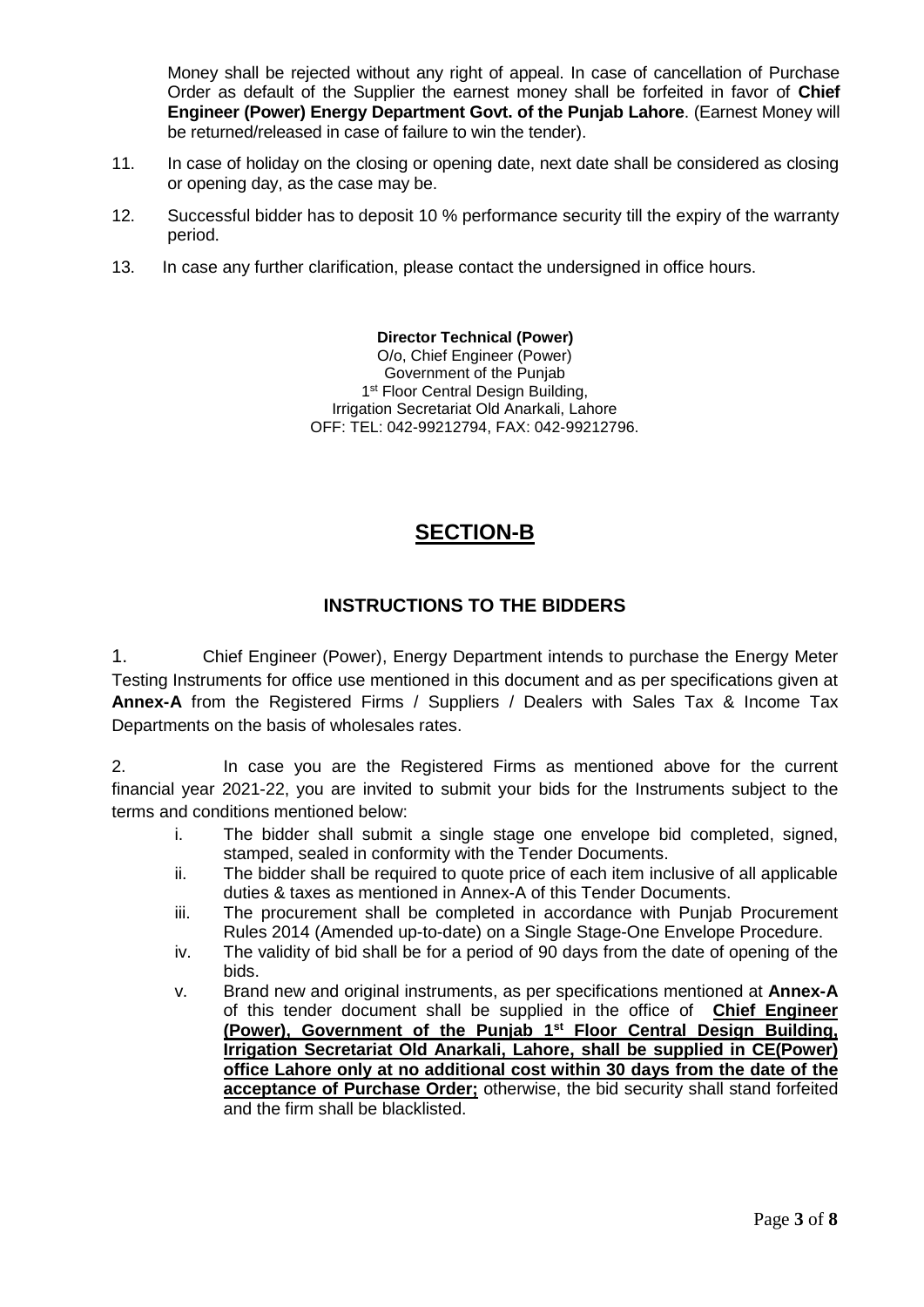- vi. All bids should include:
	- a. Company's profile, list of clients with their telephone number and address.
- vii. Brochures and other technical material of the quoted equipment.
- viii. The Call Deposit Receipt/ Pay Order / Demand Draft @2% of the estimated cost of price as Bid Security in favour of **Chief Engineer (Power), Energy Department, Government of the Punjab 1st Floor Central Design Building, Irrigation Secretariat Old Anarkali, Lahore** shall be submitted along with the sealed bid. Any bid not accompanied by Bid Security shall be rejected & disqualified being non-responsive.
- ix. The estimated cost/bid price **Rs. 33.3 Million**.
- x. The bids of the firms / supplier who are not registered with Income Tax and GST Departments shall be rejected and disqualified being non-responsive.
- xi. The Bid Security shall be returned to the un-successful bidders upon the award of the Purchase Order to the Successful Bidder.
- xii. The Bid Security of successful bidder shall be released after the submission of performance security.
- xiii. The bids not submitted according to the terms & conditions of this Tender Documents or by the time fixed for the receipt of the bids shall not be taken into consideration and shall be returned un-opened to the bidders.
- xiv. The Successful bidder shall furnish a Call Deposit Receipt/ Pay Order / Demand Draft as Performance Security @ 10% of the bid price quoted by the bidder, within a period of Seven (07) days after the receipt of Purchase Order from the procuring agency. Failure of the Successful bidder to submit an acceptable performance security shall constitute sufficient grounds for the annulment of the award of work and forfeiture of the Bid Security.
- xv. The procuring agency may reject all bids or proposals at any time prior to its acceptance. The procuring agency shall upon request communicate to any bidder, the grounds for its rejection of all bids or proposals, but shall not be required to justify those grounds.
- xvi. No bidder shall be allowed to alter or modify his bid after the closing time for the submission of his bid. The procuring agency may, if necessary after the opening of the bids, seek and accept such clarifications of the bid as do not change the substance of the bid. Any request for clarification in the bid, made by the procuring agency and its response, shall invariably be in writing.
- xvii. The procuring agency reserves the right not to accept the supply if it is not according to the specifications or does not fulfill the conditions of the Tender Document, or is otherwise substandard or is defective and to demand compensation, withhold payment and proceed to blacklist the firm.
- xviii. The rates offered shall be inclusive of all applicable duties & taxes including handling, loading and transportation / distribution etc.
- xix. Blacklisted firms are not eligible to participate in this tender.
- xx. All applicable Taxes shall be deducted from the total bid price as per rules & regulations.
- xxi. The bids shall be received in the office of Chief Engineer (Power), Energy Department, Government of the Punjab, 1<sup>st</sup> Floor Central Design Building, Irrigation Secretariat Old Anarkali, Lahore on or before **24.06.2022 at 11.30AM.** The bid shall be opened by the notified Committee at 12:00 Noon on the closing day on the same venue in the presence of the representatives of the bidders who may choose to attend the bid opening meeting.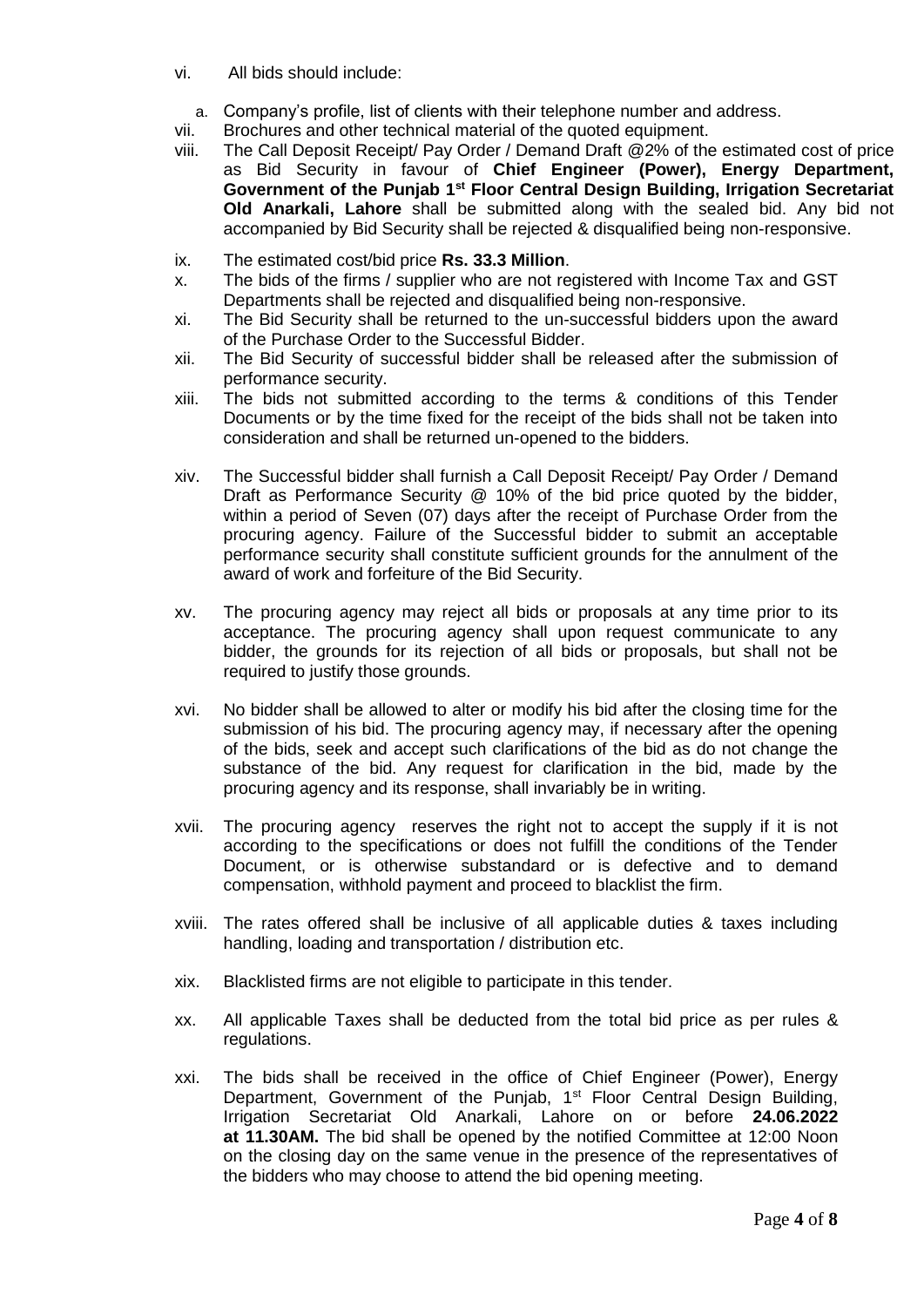- xxii. 100% payment of the total value of the bill/purchase order will be released subject to:
	- **a)** Completion of the delivery of the equipment and training of technical staff of Power Wing in accordance with the specifications mentioned in the Purchase Order.
	- **b)** Submission of CDR (to be issued by any renowned schedule bank) being 10% of the total bid value for the warranty period. Guarantee shall be released after successful completion of warranty period of 02 years. Failing to submit the Bank Guarantee 10% of the bids value, bidder shall be liable to deposit 10% amount of the bid value with this office which shall be retained till to the successful completion of warranty period.
- xxiii. For failure to comply with the delivery schedule of Purchase Order (s), to be issued against this tender documents penalty will be imposed on defaulting Supplier as under:
	- **a)** 1% of the cost of entire purchase order or of such item as remains un-supplied/uncompleted for every day up to maximum of 10% for 10 days exceeding the delivery period.
	- **b)** If the item is not supplied even after payment of penalty for 10 consecutive days Chief Engineer (Power) Energy Department reserves the right to cancel the purchase order and to purchase required equipment from elsewhere at risk and cost of the defaulting Supplier.
- xxiv. The bids of the firms / suppliers / dealers who did not purchase the signed copy of the Tender Documents from the office of the undersigned, shall not be accepted and returned unopened to the bidders.
- xxv. The successful bidder will arrange training of the technical Staff of office of CE(P) and all the eight Electrical Inspector offices in Punjab regarding proper use of instruments.
- xxvi. The successful bidder will arrange a pre-shipment inspection of the purchase items by a committee of the procuring agency before dispatch of the said purchase items to respective sites.
- xxvii. In case of violation of any Clause of this Tender Documents, shall make the bidder disqualified.

# **Director Technical (Power)**

1<sup>st</sup> Floor Central Design Building, O/o, Chief Engineer (Power) Government of the Punjab Energy Department Irrigation Secretariat Old Anarkali, Lahore OFF: TEL: 042-99212794, FAX: 042-99212796.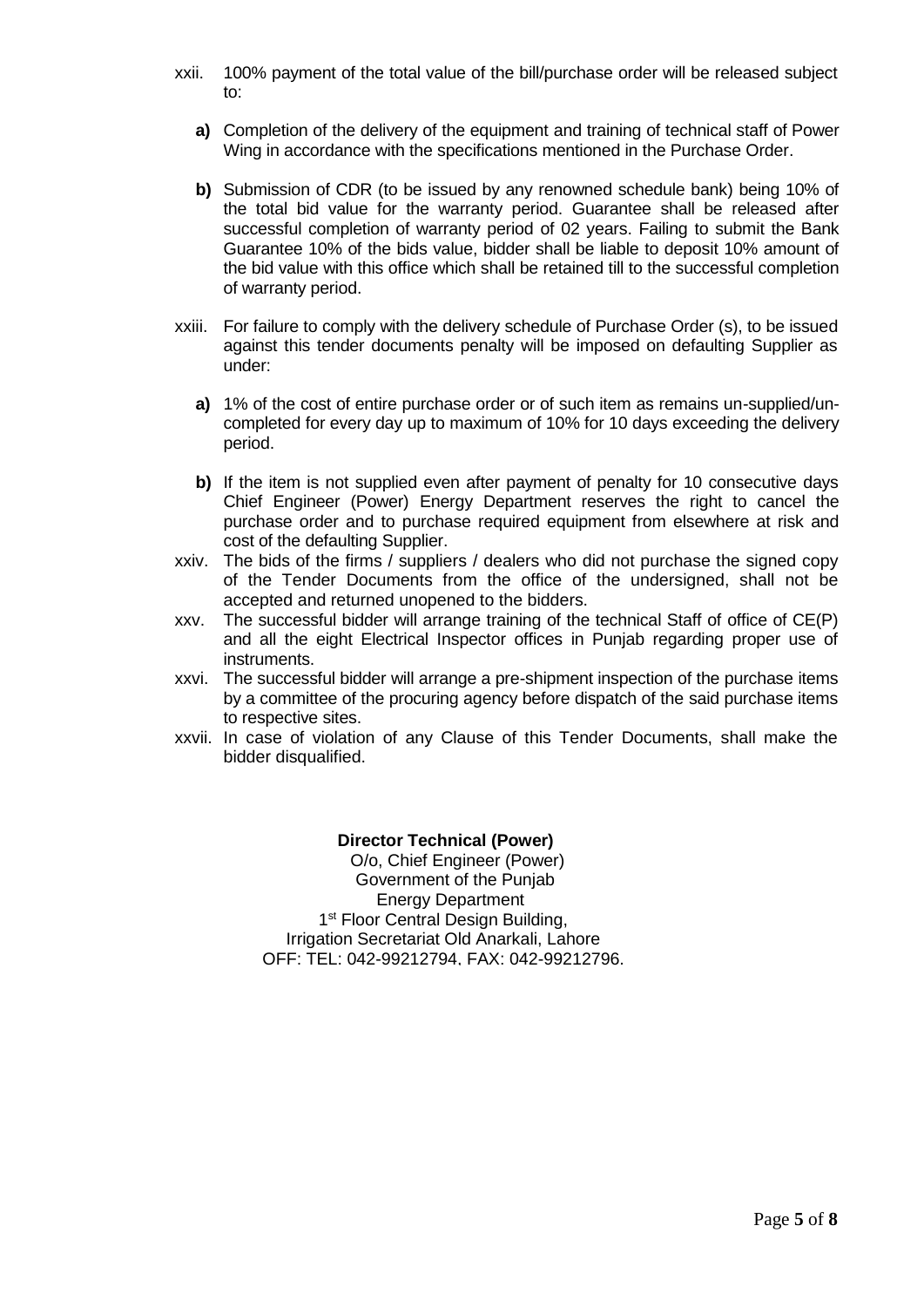### **M/S**

It is certified that I / We:

- a) Are manufacturers or authorized dealers of the goods quoted.
- b) Accept the terms and conditions as laid down in this Tender Documents and advertisement Tender Notice.
- c) Shall observe all the conditions & rules/regulations framed by Government of the Punjab for the purpose and shall supply the goods as per specifications and the terms & conditions of this Tender Documents.
- d) Supply goods as per specifications given in **Annex-A.**
- e) Purchase the Tender Documents

**Signature and Stamp of the Bidder**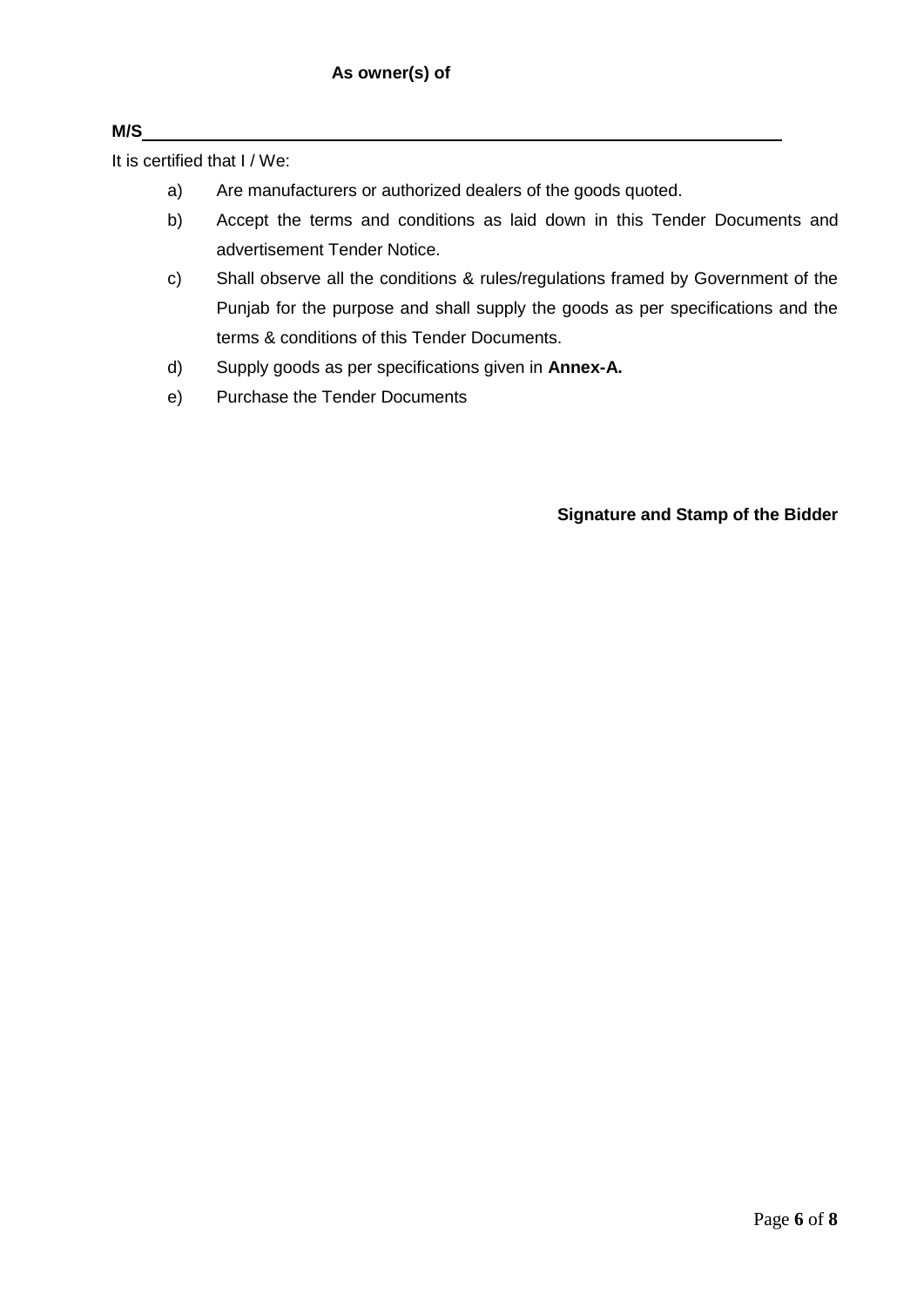### **Annex-A**

 $\overline{\mathsf{I}}$ 

| <b>ENERGY TESTING INSTRUMENTS</b> |                                                                                                                                                                                                                                                                                                                                                                                                                                                                                                                                                                                                                                                                                                                                                                                                                                                                                                                                                                                                                                                                                                                                                                                                                                                                                                                                                                                                                                                                                                |     |  |  |  |  |  |  |
|-----------------------------------|------------------------------------------------------------------------------------------------------------------------------------------------------------------------------------------------------------------------------------------------------------------------------------------------------------------------------------------------------------------------------------------------------------------------------------------------------------------------------------------------------------------------------------------------------------------------------------------------------------------------------------------------------------------------------------------------------------------------------------------------------------------------------------------------------------------------------------------------------------------------------------------------------------------------------------------------------------------------------------------------------------------------------------------------------------------------------------------------------------------------------------------------------------------------------------------------------------------------------------------------------------------------------------------------------------------------------------------------------------------------------------------------------------------------------------------------------------------------------------------------|-----|--|--|--|--|--|--|
| Sr. #                             | <b>Description/Specification</b>                                                                                                                                                                                                                                                                                                                                                                                                                                                                                                                                                                                                                                                                                                                                                                                                                                                                                                                                                                                                                                                                                                                                                                                                                                                                                                                                                                                                                                                               | Qty |  |  |  |  |  |  |
| 1                                 | <b>Energy Analyzer</b><br>A portable device with the following functions:-<br>Testing of electricity meter installations with single-phase 2 wire, three-phase 3-wire<br>and three-phase 4-wire circuits<br>Testing of energy and power registers<br>$\bullet$<br>Power and energy measurement of active, reactive and apparent energy<br>4-quadrant measurement<br>Frequency-, phase angle- and power factor measurement<br>Harmonic curve analysis for voltage and current up to the 40 <sup>th</sup> harmonics<br>$\bullet$<br>Distortion factor measurement<br>Vector diagram display<br>۰<br>Curve sampling<br>$\bullet$<br>Rotary field indication<br>$\bullet$<br>Selective power measurement<br>$\bullet$<br>External thermal-printer for presentation of the measuring results at customer site<br>$\bullet$<br>Current measurement up to 120 A with error compensated clamp on CTs<br>$\bullet$<br>Accuracy class 0.2, Easy and user friendly operation<br>$\bullet$<br>No additional error for reactive measurement<br>Unique long-term and temperature stability<br>$\bullet$<br>Driven by powerful rechargeable battery-pack<br>$\bullet$<br>Internal memory to store measurement results and customer data<br>$\bullet$<br>Windows based data management software MTV is for evaluation of the test results<br>$\bullet$<br>and test report generation<br>A complete and light weight meter test set.<br>$\bullet$<br>European/Japanese Origin or equivalent<br>2 years warranty | 09  |  |  |  |  |  |  |
| 2                                 | <b>Power Quality Analyzer</b><br>It is capable of measuring simultaneous Power & Power Quality measurements,<br>Voltage, Current, frequency, Active & Reactive Power Apparent Power, Active Energy,<br>Reactive energy, Power Factor, neutral Current, Transients, Harmonics, Voltage<br>Quality Dip/ Interruption.<br>Digital output function with USB connection for PC communication & window software<br>$\bullet$<br>for data analyses option & Bluetooth alongwith all allied cables & accessories.<br>European/Japanese Origin or equivalent<br>2 years warranty                                                                                                                                                                                                                                                                                                                                                                                                                                                                                                                                                                                                                                                                                                                                                                                                                                                                                                                        | 09  |  |  |  |  |  |  |
| 3                                 | <b>Digital Earth Resistance Tester</b><br>Digital Earth Leakage clamp Tester capable of measuring earth Resistance from 0.05<br>to 1500 ohm without the auxiliary earth spikes in multi earth systems.<br>Capable of measuring True RMS leakage or please current leadings from 0.01 mA to<br>30 A<br>Memory function upto 100 data entries<br>Bluetooth communication<br>Must be interfaced with android devices equipped with Bluetooth / GPS / Data<br>communication function.<br>European/Japanese Origin or equivalent<br>2 years warranty                                                                                                                                                                                                                                                                                                                                                                                                                                                                                                                                                                                                                                                                                                                                                                                                                                                                                                                                                | 09  |  |  |  |  |  |  |
| 4                                 | <b>Digital High Voltage Insulation Tester</b><br>It is capable of measuring insulation resistance upto 35 Tera ohms with Multi Test<br>rated<br>Voltage Ranges upto 12KV or above.<br>Including all allied accessories i.e. HV line probe, Earth & Guard Cords, extension prod<br>& main cord.<br>PC software for downloading & Interpreting of data and USB cable.<br>European/Japanese Origin or equivalent<br>2 years warranty                                                                                                                                                                                                                                                                                                                                                                                                                                                                                                                                                                                                                                                                                                                                                                                                                                                                                                                                                                                                                                                              | 09  |  |  |  |  |  |  |

 $\Gamma$